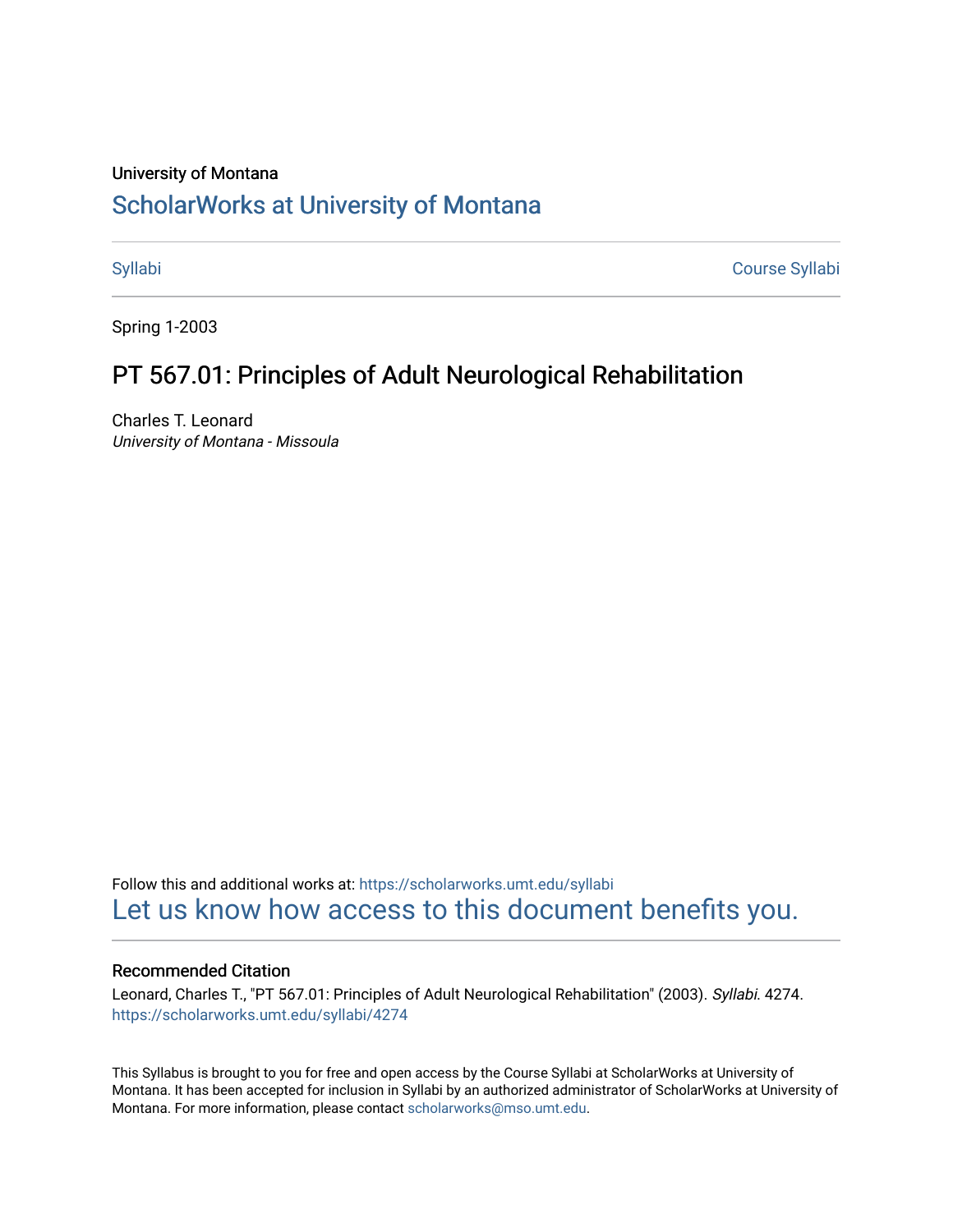# **PT-567/568 PRINCIPLES OF ADULT NEUROLOGICAL REHABILITATION**

Instructor: Chuck Leonard PT, PhD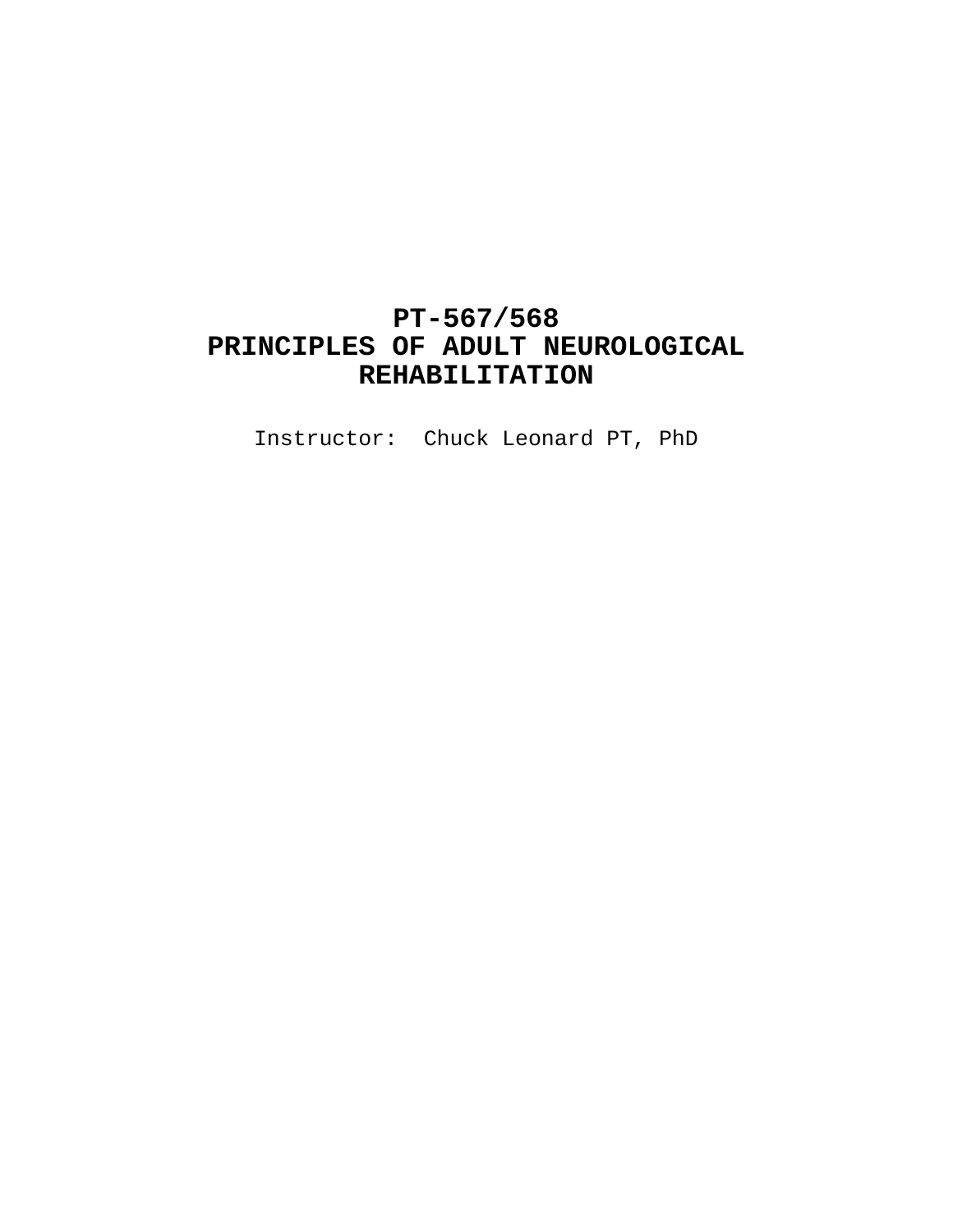**PT-567/568**

#### **PRINCIPLES OF ADULT NEUROLOGICAL REHABILITATION**

I. PT- Principles of Adult Neurological Rehabilitation

II. Credit: 5 Credits

III. Instructor: Chuck Leonard, Ph.D., PT

IV. Clock Hours: 5-6 hours per week for 5 weeks Class meets M:8-10,1-2 W:10-12; F: 10-12

V. Course Description: Various medical and societal aspects of adult-onset stroke are presented in addition to physical therapy and medical rehabilitation procedures. Pathophysiology, prognosis, spasticity (mechanisms and treatment), gait assessment, motor control issues, functional outcome measures, and various treatment approaches are discussed.

VI. Required Reading: Faculty Packet Introduction to the Neurological Examination by M. Nolan The Neuroscience of Human Movement by CT Leonard

VII. Schedule and Course Content (subject to change)

**Week 1**

 Impact of Stroke on the Health Care System Stroke Risk Factors

Pathophysiology of CVA

Neuroscientific Principles Related to CVA

Principles of Neurological Examination

Definitional Terms

Spasticity

 Processes of Recovery Pediatric vs. Adult

Principles of the Neurological Examination

Chart Documentation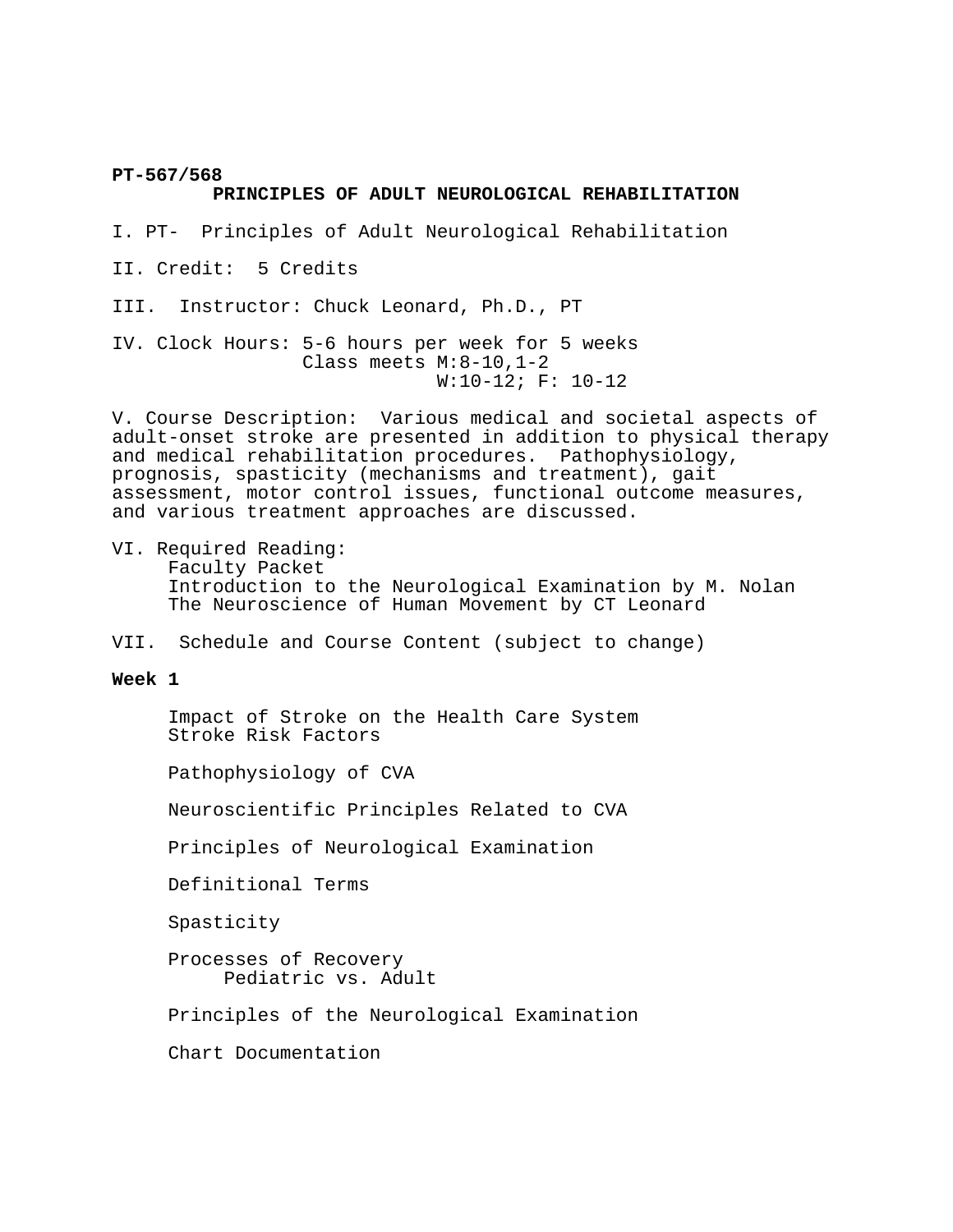### **Week 2**

Gait Analysis of the Hemiplegic Patient

 Shoulder/Hand Syndrome Following CVA Reflex Sympathetic Dystrophy

Prognosis

 Time course of recovery from acute to chronic stages. Treatment implications.

 **Patient Presentation #1** (Students are expected to dress in a professional manner for these presentations)

#### **Week 3**

Measurement of Functional Outcomes

 LAB- (Spasticity Reduction, Balance, Coordination, Transfers, Trunk, UE, LE.

### **Patient Presentation #2**

#### **Week 4**

Motor Control/Learning Theory and Techniques

 Constraint Induced Therapies Treadmill Training Computer/Robot Assisted Therapies

#### **Patient Presentation #3**

#### **Week 5**

Guide to PT Practice (Adult CVA)

 Miscellaneous Interventions Biofeedback; Inhibitive Casting; Medications to decrease spasticity; PNF; Dorsal Root Rhizotomies; Weird Science/Continuing Educ. in Neuro Rehab.

 Hospital Neurological Ward Rounds or Patient Presentation or Physician (Neurologist or Physiatrist) Lecture

#### **Final Examination**